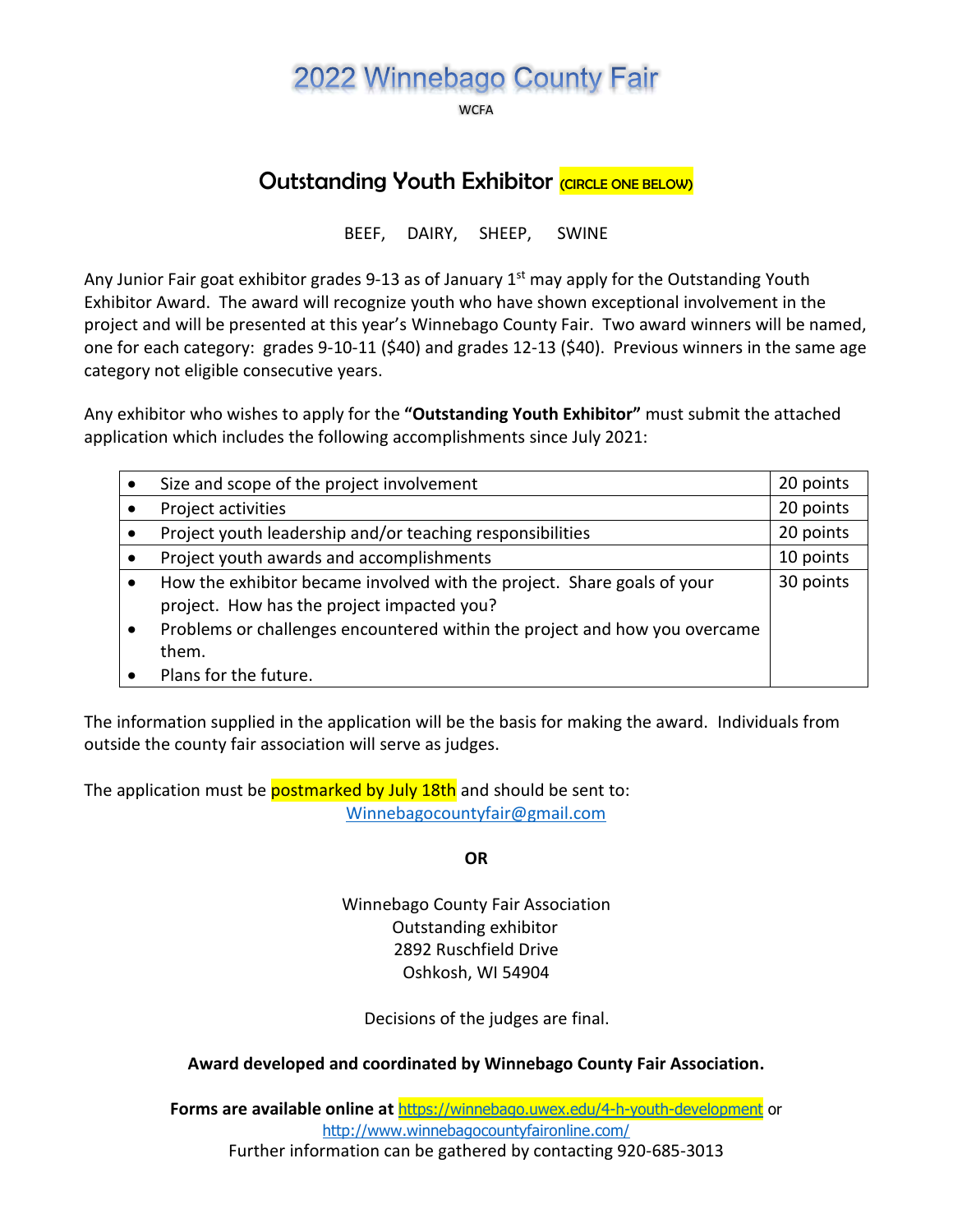#### **OUTSTANDING YOUTH EXHIBITOR Application Form (Please type or print)**

|  | Date: ______________________ |  |  |
|--|------------------------------|--|--|
|  |                              |  |  |

**Size & Scope of project involvement (20 points):** 

Years in Project: \_\_\_\_

Number of project animals in 2022: \_\_\_\_

Briefly describe how your project animals are cared for (i.e. where they are housed, who cares for them on a daily basis, your contribution to care, etc.):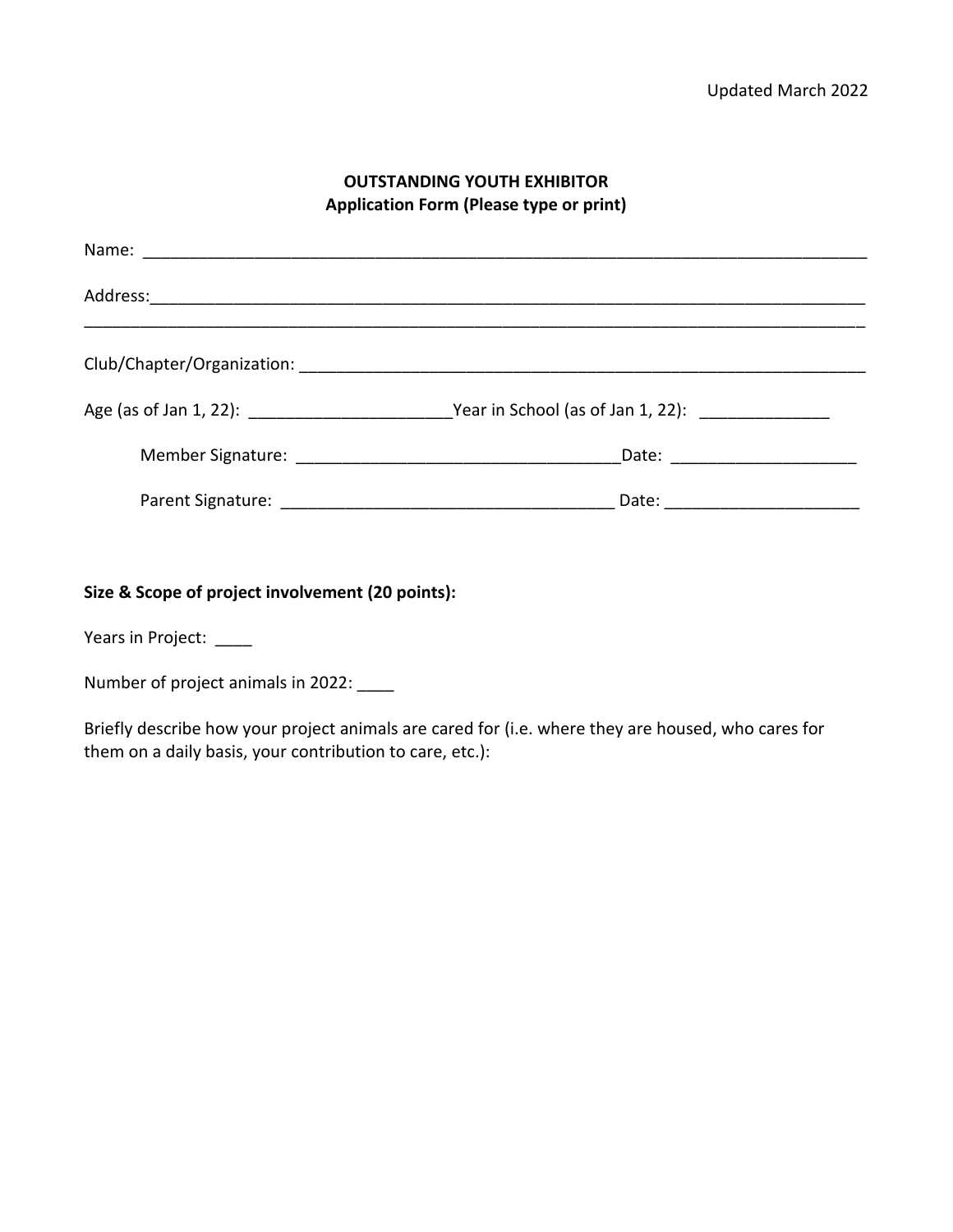Briefly describe your role in the management of your project animals and the entire herd (including project and non-project animals) at the location where your project animals are housed:

**Project Youth Activities (20 points):** Please list any and all activities in which you participated in the past year. Examples include, but not limited to: 4-H, FFA, Jr breed organization conventions and activities, quiz bowls and judging practices and contests, youth shows, fitting and showing clinics, project educational activities, etc.

| Date | Activity |
|------|----------|
|      |          |
|      |          |
|      |          |
|      |          |
|      |          |
|      |          |
|      |          |
|      |          |
|      |          |
|      |          |
|      |          |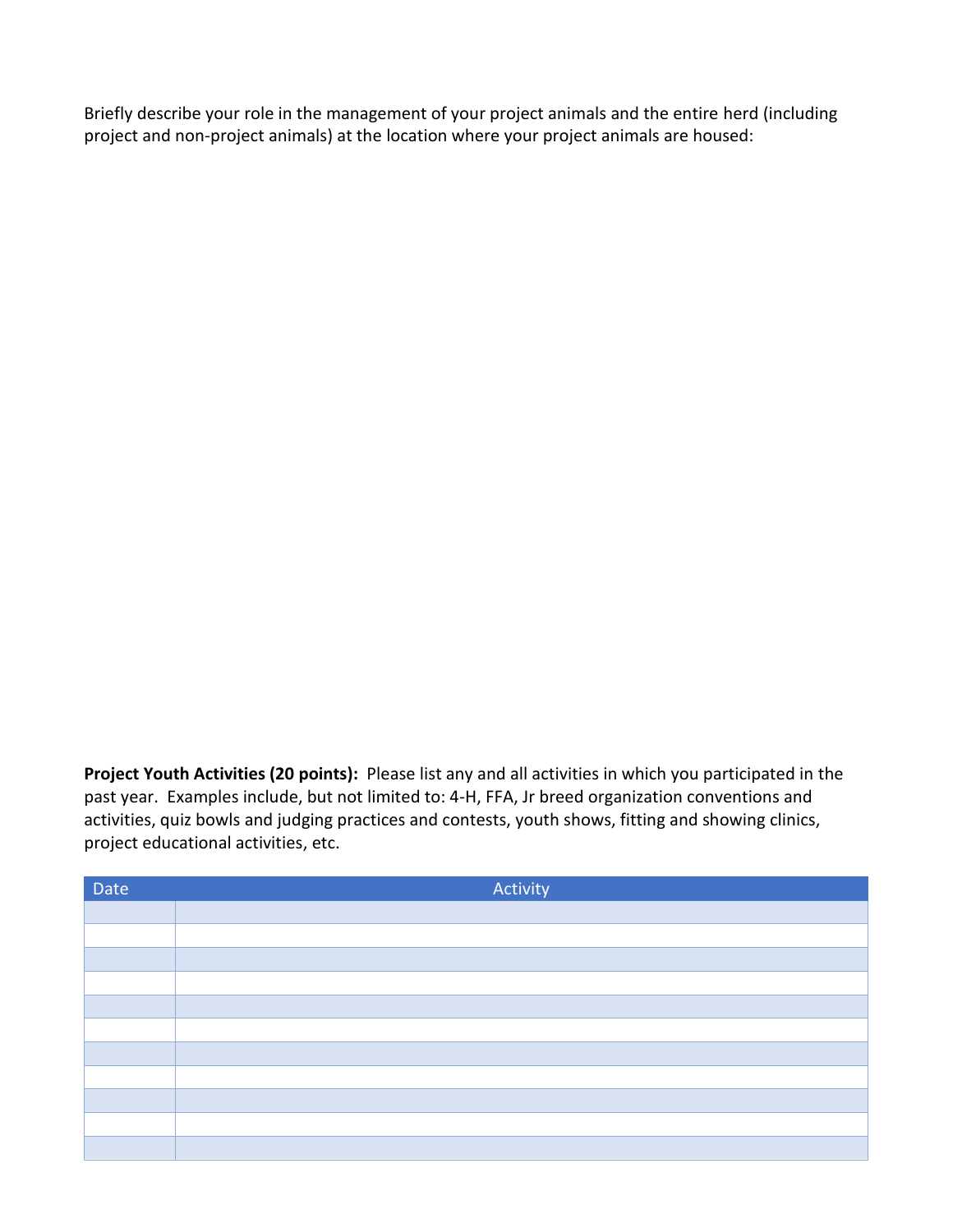**Project youth leadership & citizenship (20 points):** Please list all project leadership and teaching roles, and volunteer activities for the past year. Examples include, but not limited to: Breed recognition honors, awards, leadership roles held in any project related capacity (i.e. chairperson of 4-H promotion or day on the farm), volunteer at a show or promotional event, etc.

| Date | Event, Meeting or Committee | Role |
|------|-----------------------------|------|
|      |                             |      |
|      |                             |      |
|      |                             |      |
|      |                             |      |
|      |                             |      |
|      |                             |      |
|      |                             |      |
|      |                             |      |
|      |                             |      |
|      |                             |      |
|      |                             |      |
|      |                             |      |

**Project youth awards (10 points):** Please list any project related awards or accomplishments from the past year.

| Date | Awards & Accomplishments |
|------|--------------------------|
|      |                          |
|      |                          |
|      |                          |
|      |                          |
|      |                          |
|      |                          |
|      |                          |